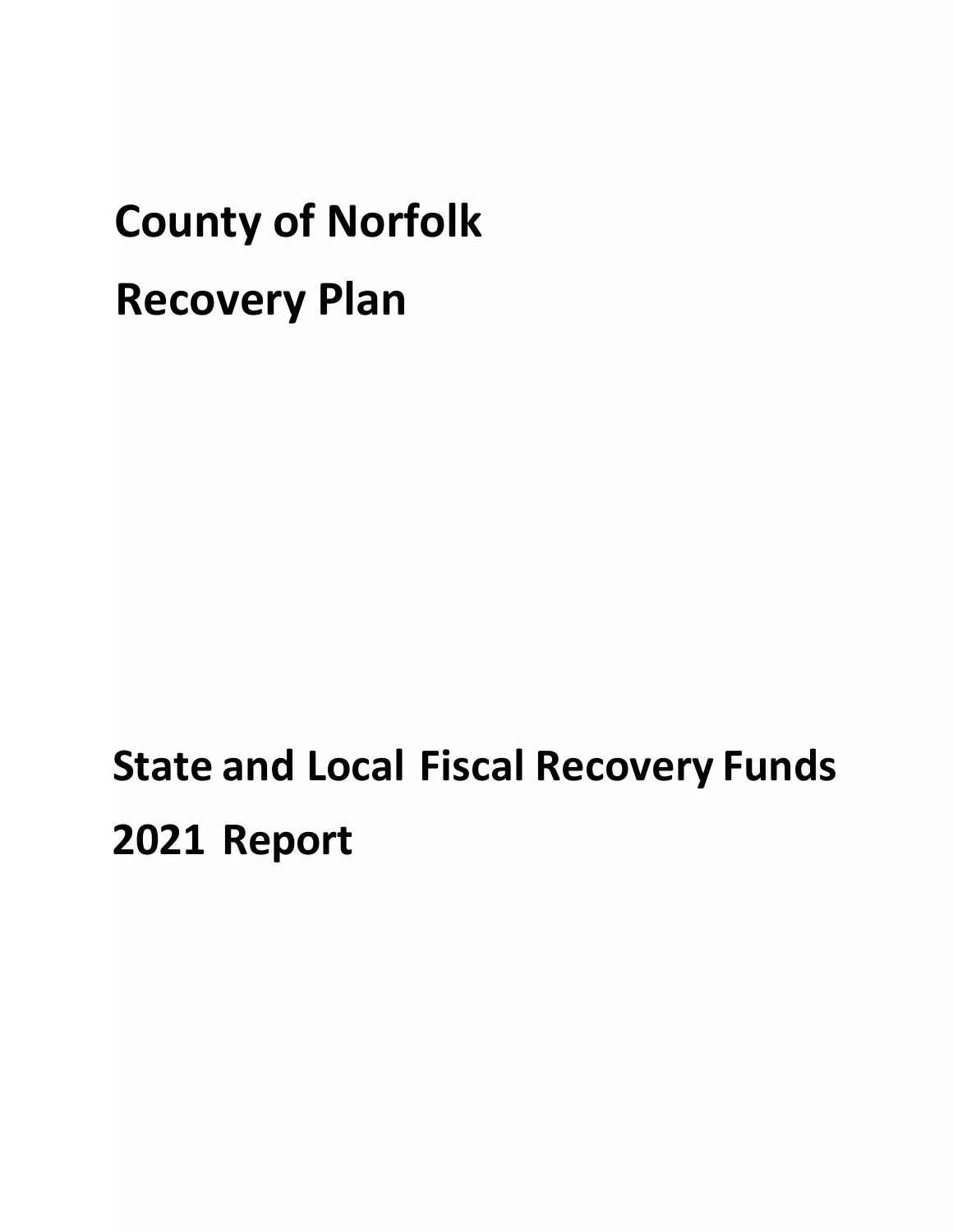## **County of Norfolk 2021 Recovery Plan**

## **Table of Contents**

| <b>General Overview</b>                   |   |
|-------------------------------------------|---|
| <b>Executive Summary</b>                  | 3 |
| Uses of Funds                             | 4 |
| Promoting Equitable Outcomes              | 4 |
| <b>Community Engagement</b>               | 4 |
| Labor Practices                           | 5 |
| Use of Evidence                           | 5 |
| Table of Expenses by Expenditure Category | 6 |
|                                           |   |

## **Project Inventory** 8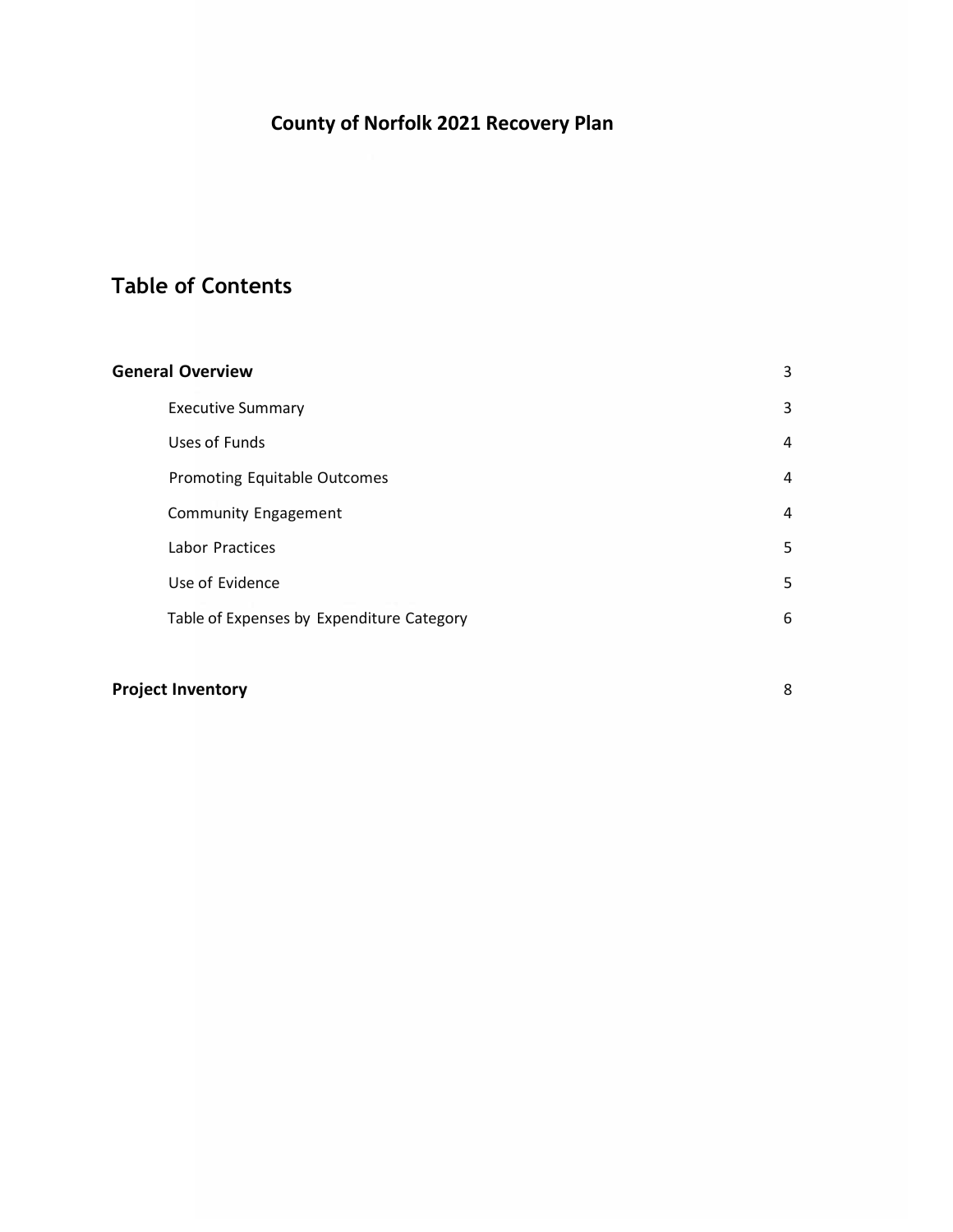#### <span id="page-2-0"></span>**GENERAL OVERVIEW**

#### <span id="page-2-1"></span>**Executive Summary**

The County of Norfolk ("the County") recognizes the significant impact that the COVID-19 pandemic has had within our community and the historic opportunity State and Local Fiscal Recovery Funds provide to address that challenge.

When the American Rescue Plan Act became law in March of 2021, the County began the process of participating in a variety of webinars hosted by the White House, the National Association of Counties, the Commonwealth of Massachusetts, and the Government Finance Officers Association to gain a thoroughknowledgeoftheeligibleusesofthesefundsandthecorrespondingreportingrequirements. The County of Norfolk applied for, and was awarded, \$137,282,760 and received its first tranche of \$50,618,689 in July of 2021.

From the outset the County Commission sought input from stakeholders in each of its 28 constituent communities, discussing the issue weekly at their Commission meetings, meeting with the Norfolk County Managers Association and with local Select Boards and Mayors as well as hearing from individual community service organizations. The County quickly decided to equitably distribute the funds to each of its 28 communities on a per capita basis. The County retained an accounting firm to establish a secured web-based application process to facilitate the review, auditing, and accounting process for the firm and applicants. Preliminary discussions with the community leaders of the 28 municipalities within the County have outlined the need to explore uses that support public health, including and mental health, broadband infrastructure, education assistance, premium pay for essential workers, and revenue losses in Fiscal Year 2020 and beyond.

The County of Norfolk is committed to a collaborative, transparent process that will address the negative impactofCOVID-19 inall ofits 28municipalities andis gratefulfor theopportunity to partner with the federal government to provide much needed assistance to our mutual Constituents.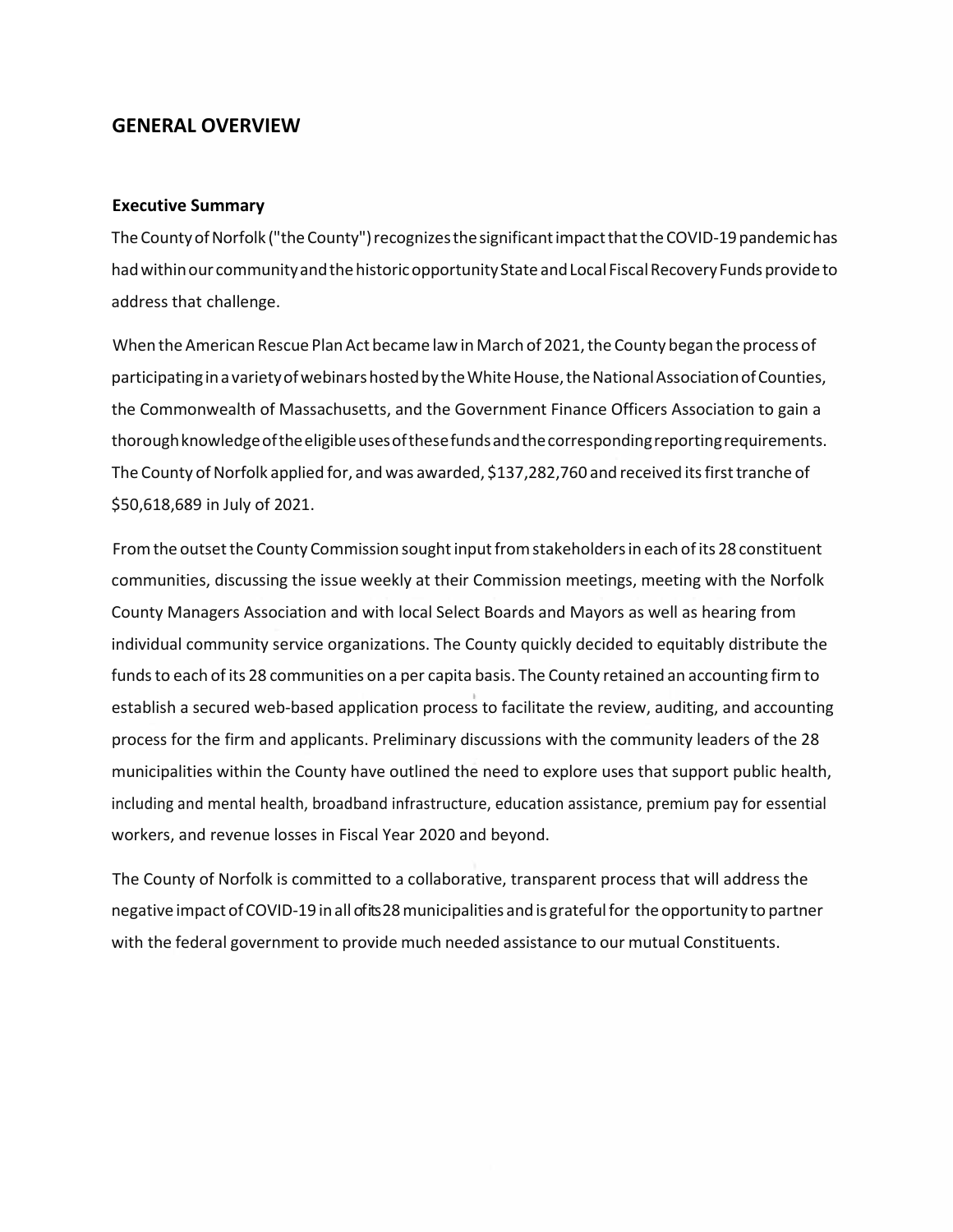#### **Uses of Funds:**

The County of Norfolk will employ the \$137,282,760 it will be receiving in American Rescue Plan Act funds in compliance with the guidance received from the US Treasury. The guidance provides for the following general categories:

*Public Health. Negative Economic Impacts. Premium Pay. Revenue Loss. Investments in Water, Sewer and Broadband Infrastructure.* 

The County of Norfolk is committed to a collaborative, transparent process to determine the use of funds that will address the negative impact of COVID-19 in all 28 of its constituent municipalities.

#### <span id="page-3-0"></span>**Promoting equitable outcomes**

Equity, diversity, and inclusion will and must drive all of the decision making in our County. As the County works through the establishment of a comprehensive application and multi-tiered review process, all steps will be taken to ensuring equitable outcomes. Additional feedback from the community, as well as required qualitative and quantitative data, will be utilized to monitor our equity goals. We will be proactive to ensure the most underserved and hardest hit communities receive the assistance, services, and county administrative support they require to navigate our recover programs.

#### <span id="page-3-1"></span>**Community Engagement**

The County is initiating a robust community engagement process, through its municipal leaders, for the allocation of its funds. It has already undertaken a number of webinars with the Norfolk County Managers Association, individual communities, local Select Boards and Mayors as well as frequent dialogs with nonprofit community service entities and the County's Advisory Board on Expenditures.

l

4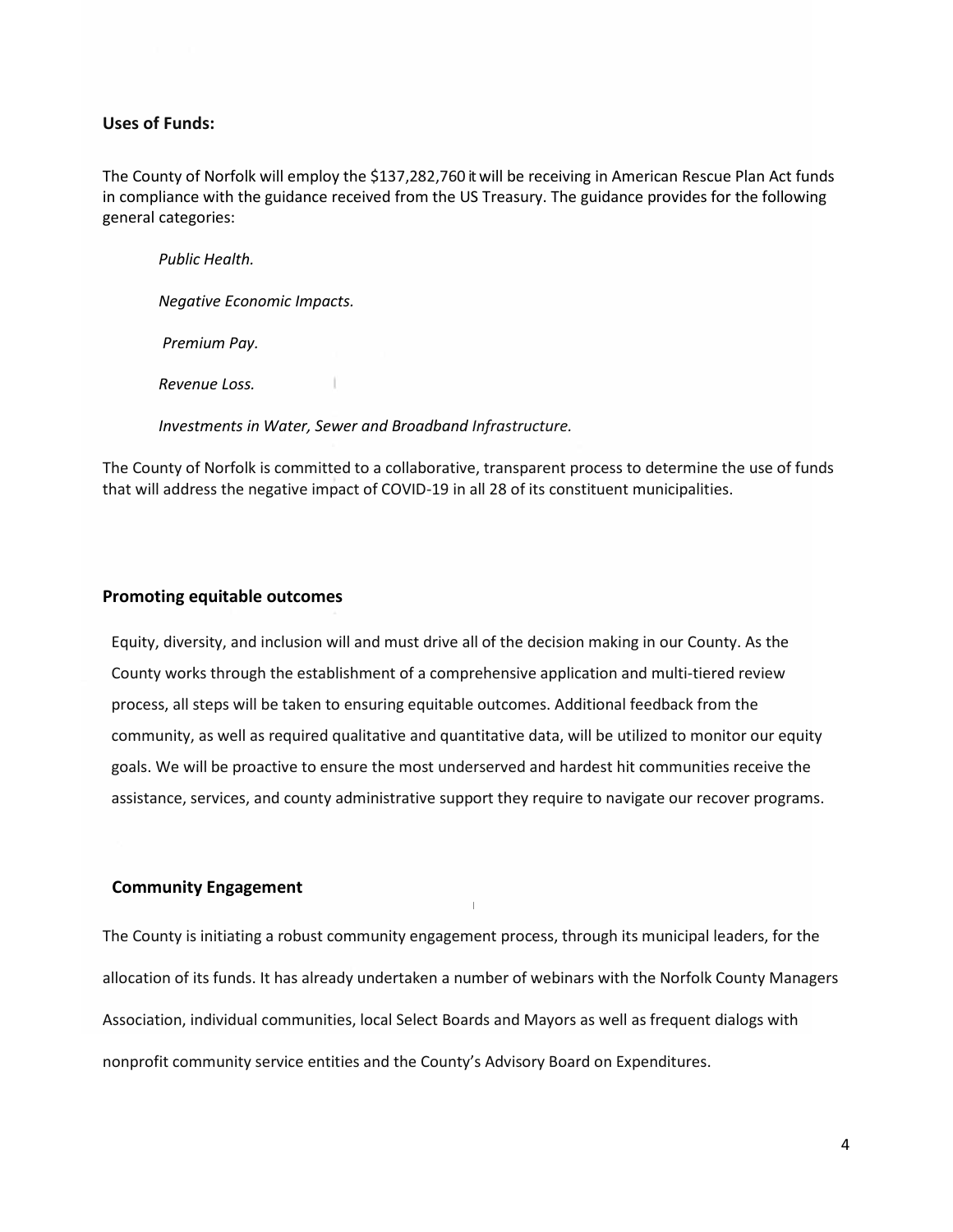#### <span id="page-4-0"></span>**Labor Practices**

At this time, the County of Norfolk has not outlined the use of any specified amount of the funding for any infrastructure projects. It is our belief and understanding, however, that many of our community partners are in the process of determining their priorities for their applications for these funds. We also note that being located in the Commonwealth of Massachusetts, the County and Municipalities must operate within some of the most stringent and protective labor regulations within the County which will go a long way to ensure compliance to best practices.

#### <span id="page-4-1"></span>**Use of Evidence**

Subsequent reports will identify whether ARPA funds are being used for evidence-based interventions and/or if projects are being evaluated through rigorous program evaluations that are designed to build evidence. The County is currently exploring the creation of a multi-tiered evaluation mechanism to ensure that each project has enough supporting information and evidence to meet the strictures of this Federal Program. Subsequent reports will describe the overall approach for using evidence and evaluation.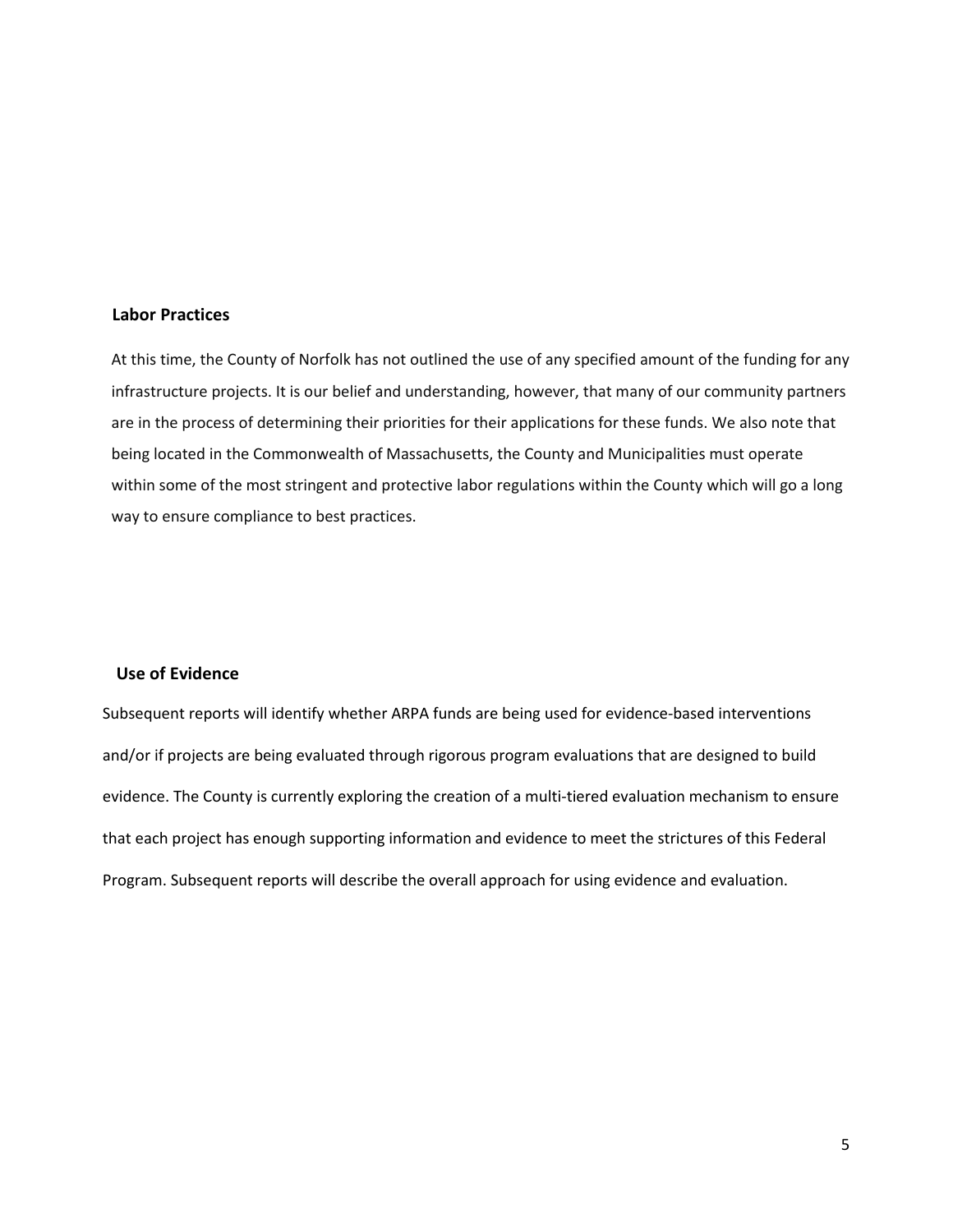## <span id="page-5-0"></span>**Table of Expenses by Expenditure Category**

|              | Category                                                          |              | Cumulat<br>ive.    |
|--------------|-------------------------------------------------------------------|--------------|--------------------|
|              |                                                                   |              | expendit           |
|              |                                                                   |              | ures to<br>date(\$ |
| $\mathbf{1}$ | Expenditure Category: Public Health                               | \$0.00       |                    |
| 1.1          | COVID-19 Vaccination                                              | \$0.00       |                    |
| 1.2          | COVID-19 Testing                                                  | \$0.00       |                    |
| 1.3          | <b>COVID-19 Contact Tracing</b>                                   | \$0.00       |                    |
|              | Prevention in Congregate Settings (Nursing Homes,                 |              |                    |
| 1.4          | Prisons/Jails, Dense Work Sites, Schools, etc.)                   | \$0.00       |                    |
| 1.5          | Personal Protective Equipment                                     | \$0.00       |                    |
|              |                                                                   |              |                    |
| 1.6          | Medical Expenses (including Alternative Care Facilities)          | \$0.00       |                    |
|              | Capital Investments or Physical Plant Changes to Public           |              |                    |
| 1.7          | Facilities that respond to the COVID19 public health emergency    | \$0.00       |                    |
|              | Other COVID-19 Public Health Expenses (including                  |              |                    |
| 1.8          | Communications, Enforcement, Isolation/Quarantine)                | \$201,000.00 |                    |
|              | Payroll Costs for Public Health, Safety, and Other Public Sector  |              |                    |
| 1.9          | Staff Responding to COVID-19                                      | \$0.00       |                    |
| 1.10         | <b>Mental Health Services</b>                                     | \$0.00       |                    |
| 1.11         | <b>Substance Use Services</b>                                     | \$0.00       |                    |
| 1.12         | <b>Other Public Health Services</b>                               | \$0.00       |                    |
| 2            | Expenditure Category: Negative Economic Impacts                   | \$0.00       |                    |
| 2.1          | Household Assistance: Food Programs                               | \$0.00       |                    |
| 2.2          | Household Assistance: Rent, Mortgage, and Utility Aid             | \$0.00       |                    |
| 2.3          | Household Assistance: Cash Transfers                              | \$0.00       |                    |
| 2.4          | Household Assistance: Internet Access Programs                    | \$0.00       |                    |
| 2.5          | <b>Household Assistance: Eviction Prevention</b>                  | \$0.00       |                    |
| 2.6          | Unemployment Benefits or Cash Assistance to Unemployed<br>Workers | \$0.00       |                    |
|              |                                                                   |              |                    |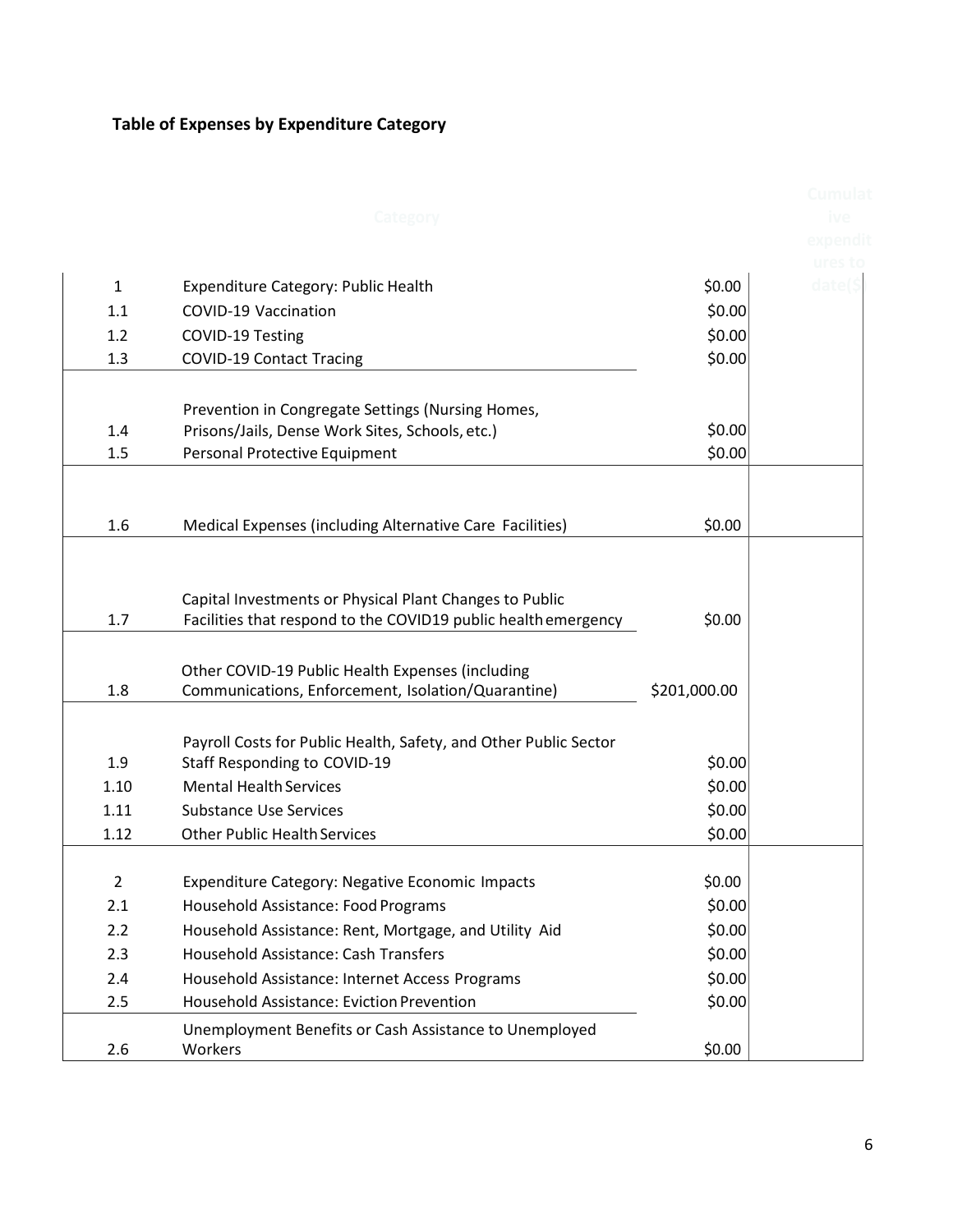|      | Category                                                                                                           | <b>Cumulative</b><br>expenditures<br>to date(\$) | <b>Amount</b><br>spent since<br>last<br><b>Recovery</b><br>Plan |
|------|--------------------------------------------------------------------------------------------------------------------|--------------------------------------------------|-----------------------------------------------------------------|
|      |                                                                                                                    |                                                  |                                                                 |
| 2.7  | Job Training Assistance (e.g., Sectoral job training, Subsidized<br>Employment, Employment Supports or Incentives) | \$0.00                                           |                                                                 |
| 2.8  | Contributions to UI Trust Fun ds*                                                                                  | \$0.00                                           |                                                                 |
| 2.9  | Small Business Economic Assistance (General)                                                                       | \$0.00                                           |                                                                 |
| 2.10 | Aid to nonprofit organizations                                                                                     | \$0.00                                           |                                                                 |
| 2.11 | Aid to Tourism, Travel, or Hospitality                                                                             | \$0.00                                           |                                                                 |
| 2.12 | Aid to Other Impacted Industries                                                                                   | \$0.00                                           |                                                                 |
| 2.13 | <b>Other Economic Support</b>                                                                                      | \$0.00                                           |                                                                 |
| 2.14 | <b>Rehiring Public Sector Staff</b>                                                                                | \$0.00                                           |                                                                 |
|      | Expenditure Category: Services to Disproportionately Impacted                                                      |                                                  |                                                                 |
| 3    | Communities                                                                                                        | \$0.00                                           |                                                                 |
| 3.1  | <b>Education Assistance: Early Learning</b>                                                                        | \$0.00                                           |                                                                 |
| 3.2  | Education Assistance: Aid to High-Poverty Districts                                                                | \$0.00                                           |                                                                 |
| 3.3  | <b>Education Assistance: Academic Services</b>                                                                     | \$0.00                                           |                                                                 |
|      | Education Assistance: Social, Emotional, and Mental Health                                                         |                                                  |                                                                 |
| 3.4  | Services                                                                                                           | \$0.00                                           |                                                                 |
| 3.5  | <b>Education Assistance: Other</b>                                                                                 | \$0.00                                           |                                                                 |
| 3.6  | Healthy Childhood Environments: Child Care                                                                         | \$0.00                                           |                                                                 |
| 3.7  | Healthy Childhood Environments: Home Visiting                                                                      | \$0.00                                           |                                                                 |
|      | Healthy Childhood Environments: Services to Foster Youth or                                                        |                                                  |                                                                 |
| 3.8  | Families Involved in Child Welfare System                                                                          | \$0.00                                           |                                                                 |
| 3.9  | Healthy Childhood Environments: Other                                                                              | \$0.00                                           |                                                                 |
| 3.10 | Housing Support: Affordable Housing                                                                                | \$0.00                                           |                                                                 |
| 3.11 | Housing Support: Services for Unhoused persons                                                                     | \$0.00                                           |                                                                 |
| 3.12 | Housing Support: Other Housing Assistance                                                                          | \$0.00                                           |                                                                 |
| 3.13 | Social Determinants of Health: Other                                                                               | \$0.00                                           |                                                                 |
|      | Social Determinants of Health: Community Health Workers or                                                         |                                                  |                                                                 |
| 3.14 | <b>Benefits Navigators</b>                                                                                         | \$0.00                                           |                                                                 |
| 3.15 | Social Determinants of Health: Lead Remediation                                                                    | \$0.00                                           |                                                                 |
|      | Social Determinants of Health: Community Violence                                                                  |                                                  |                                                                 |
| 3.16 | Interventions                                                                                                      | \$0.00                                           |                                                                 |
| 4    | Expenditure Category: Premium Pay                                                                                  | \$0.00                                           |                                                                 |
| 4.1  | <b>Public Sector Employees</b>                                                                                     | \$0.00                                           |                                                                 |
| 4.2  | Private Sector: Grants to other employers                                                                          | \$                                               |                                                                 |